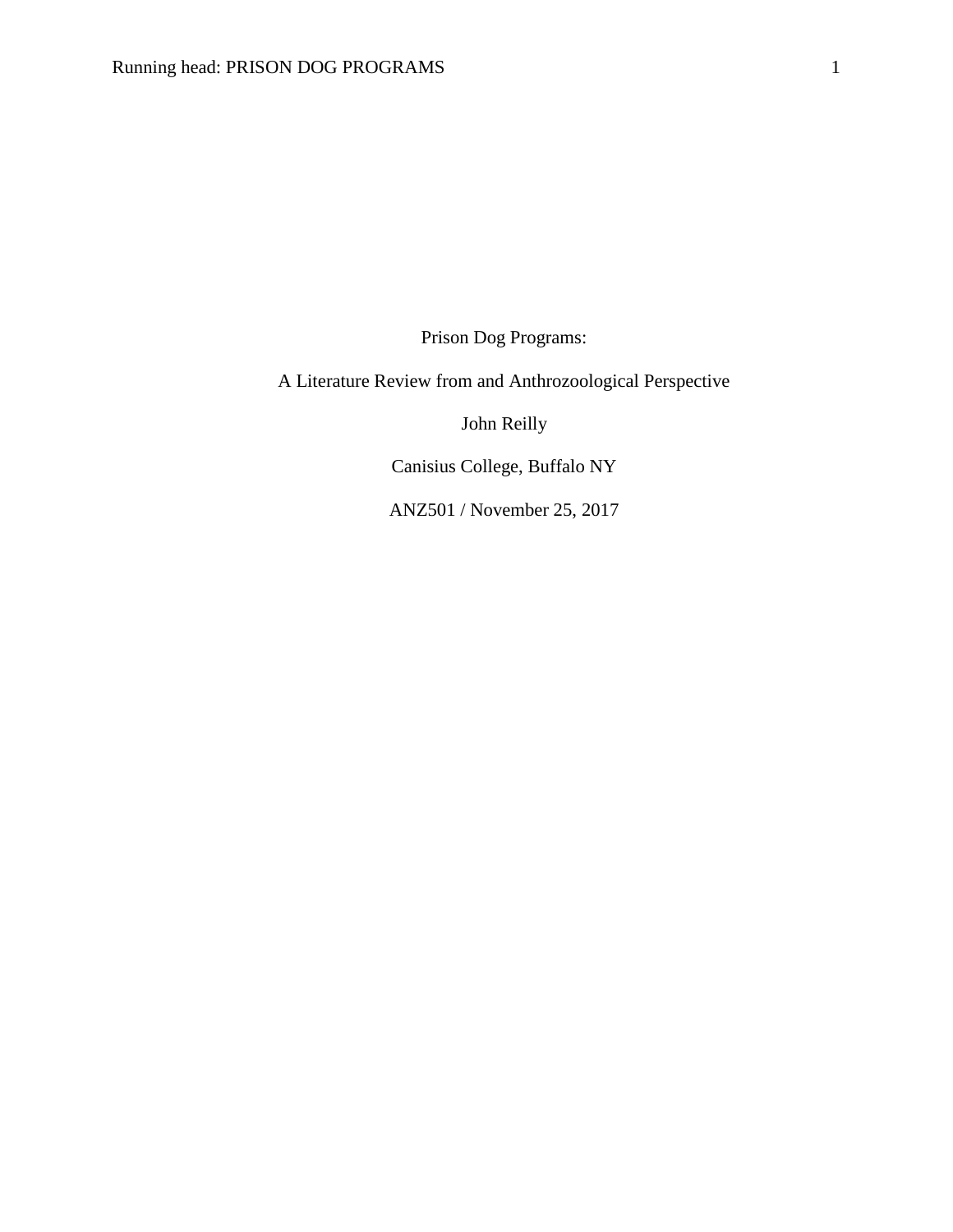## Abstract

Despite their wide implementation in the United States, there has been very little substantive research done on prison dog programs (PDPs). Many of the existent studies suffer from inherent flaws in scope and methodology, but do consistently demonstrate that the programs aid participating inmates in developing and improving communications and social skills resulting from interactions with the dogs in their care. The available studies also indicate that participants show improvement in personal qualities such as empathy, self-esteem and a sense of responsibility. These benefits are apparently related to a lower rate of recidivism for prison inmates who are directly involved in PDPs. The effectiveness of prison based programs in training and socializing dogs is not well documented, although service animal organizations report much higher than normal acceptance rates from prison programs. Recommendations are provided for further research that might serve to identify best practices and training approaches for both inmates and dogs.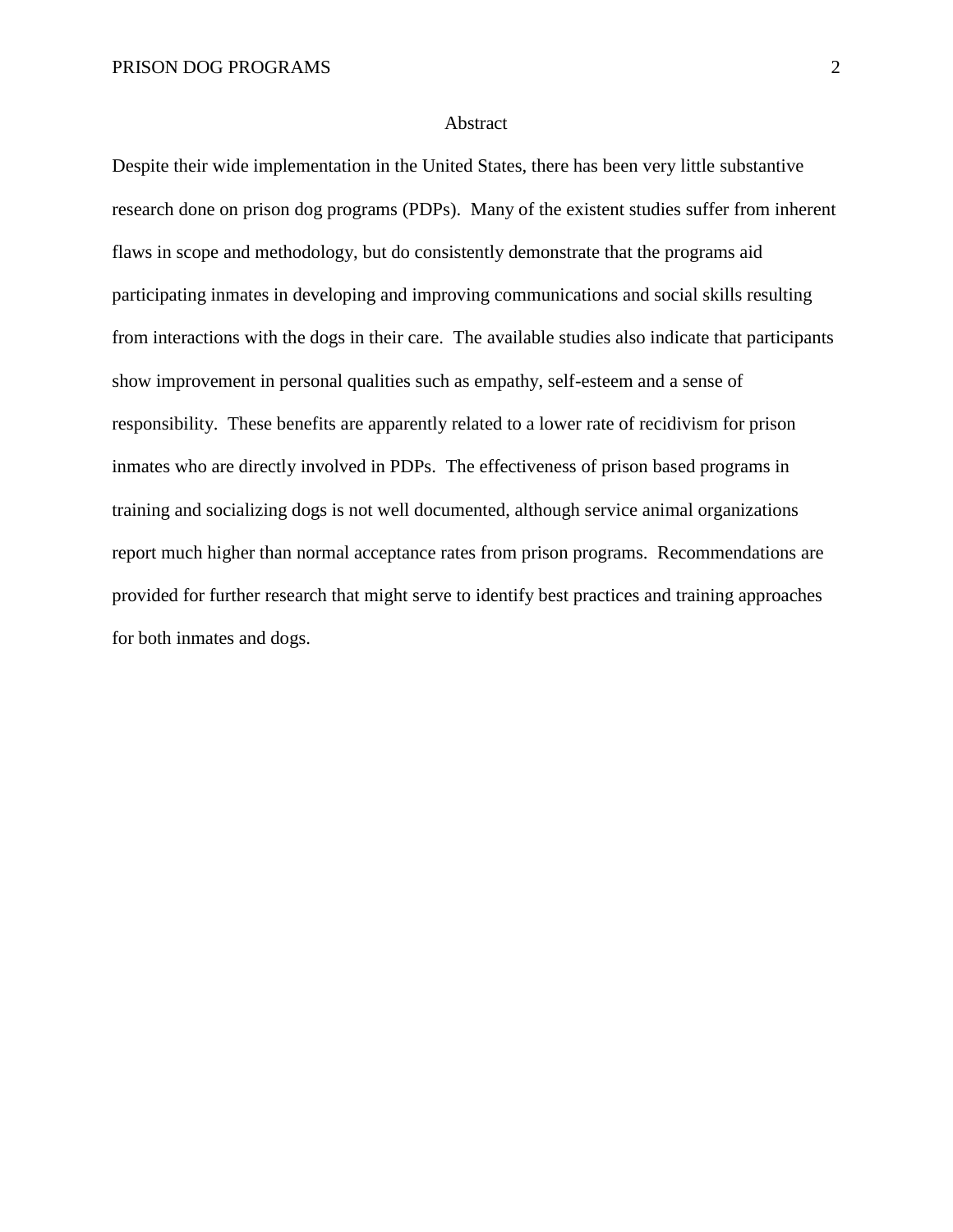Prison Dog Programs: A Literature Review from and Anthrozoological Perspective

The first prison-based dog training program was begun in 1981 by Kathleen Quinn (later Sister Pauline Quinn) at the Washington State Correction Center for Women (Strimple, 2003). Based on her personal experience with homelessness, institutionalization and abuse; and in cooperation with Dr. Leo Bustad of Washington State University, she developed the Prison Pet Partnership Program, in which prison inmates train service dogs for disabled persons to benefit the community and instill in them self-confidence and self-esteem (Stripling, 1998). Since then, similar programs have been implemented throughout the United States as well as several other countries. A 2016 survey found that dog training programs have been established in more than 290 correctional facilities in all 50 states (Cooke and Farrington 2016), intended to socialize and train dogs for placement with adoptive families or as service dogs. In general, PDPs are implemented in partnership with large animal shelters and service dog training programs which provide veterinary care, dog food, training aids and care items (e.g. crates, toys, grooming tools), and volunteer trainers for the inmate participants. The inmate trainers are supervised by volunteers on a regular basis, who also provide feedback and evaluations. The dogs are housed in the corrections facilities, either with the prisoners or in kennels.

These programs have become increasingly popular, due in part to media attention as exemplified by the Animal Planet network's 2004 "Cell Dogs" documentary (Deaton, 2005). Additional documentaries have been made since then, featuring programs in several different correctional facilities. The media coverage has doubtlessly contributed to the rapid implementation of prison dog programs (PDP), as it provides correctional institutions with a positive public image, at very little expense or inconvenience. This coverage features very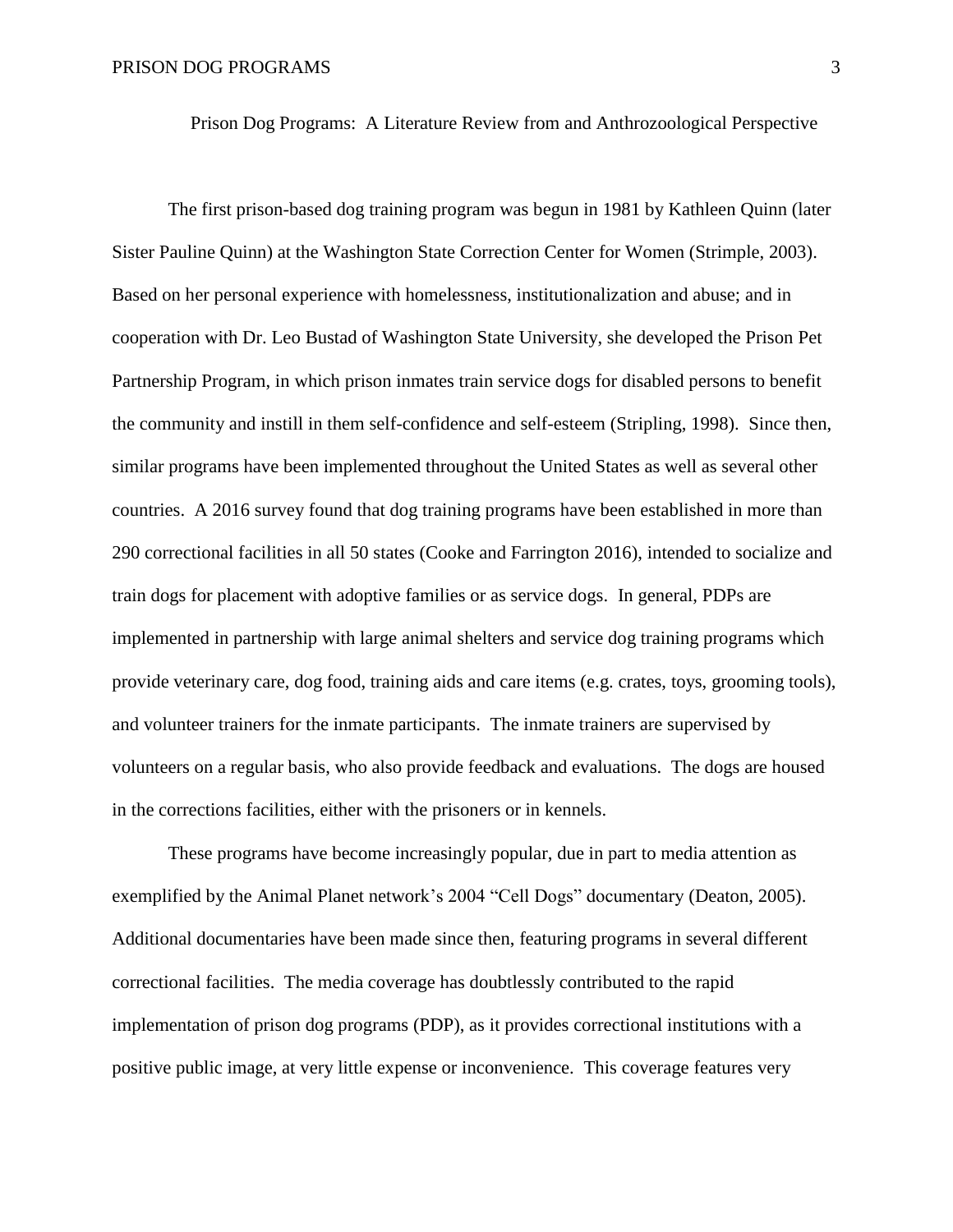## PRISON DOG PROGRAMS 4

appealing images of hardened prisoners working with puppies and "problem dogs", and turning them into service dogs and adoptable pets. In addition, several claims are being made about the benefits of PDPs, such as providing convicts with useful training and job placement skills, improving moral and reducing violence in institutions that have such programs, performing a therapeutic function for the prisoners that take part in them and being highly effective in training dogs for placement and service. However, and perhaps surprisingly, there has been very little substantive work done to test these claims. Further there is very little research into the best practices for implementing such programs.

This paper will be an attempt to examine the existing studies and literature from the perspective of anthrozoology and determine whether the claims made about the PDPs have been substantiated. This will require some careful interpretation, as the work done thus far has primarily been in the fields of criminology and psychology. It will also require sifting of qualitative and quantitative studies, as well as blends of those two methods, along with media accounts of the prison dog projects. It should be noted that this study is limited to dog training programs, and does not address animal-assisted therapy programs which have also been implemented in several correctional facilities.

The PDPs are said to provide many benefits; among them are an improvement in overall prison moral and a reduction in violence, post-incarceration benefits for prisoners involved in the program which include marketable job skills and an overall reduction in recidivism, and psychosocial benefits for the inmate dog trainers. In addition, the programs are said to provide highly effective training and socialization for the dogs, in terms of socializing and training shelter dogs, raising puppies for service dog programs and in training service dogs. This paper will concentrate on these specific claims and attempt to assess their validity. Four hypotheses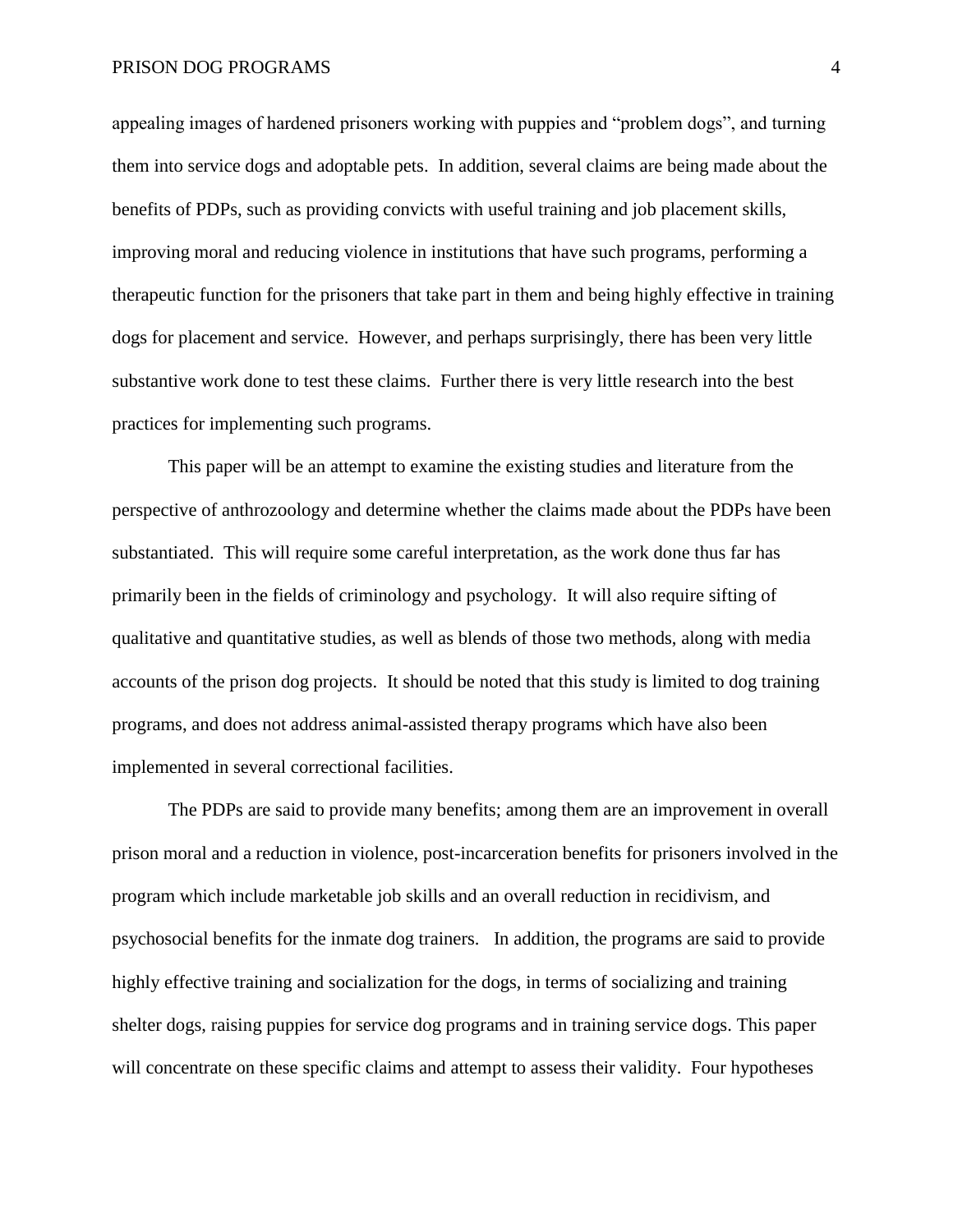will be tested, based on the conventional wisdom and popular assumptions surrounding PDPs. Each of them was developed to determine the impact that prisoner trainers and dogs have on each other, and the impact of the dogs' presence in the overall prison environment.

# **Method**

# **Nature of the study**

This study is a literature review of available materials on PDPs, including academic research, studies published in scientific or trade journals, print media and broadcast documentaries. It should be noted that the available studies were done primarily to assess the impact of PDPs on prison systems overall, or on the effect that participation in the program had on individual inmates, rather than focusing on the interaction between the dogs and human inmates.

Several hypotheses will be posed, based on the claims made regarding PDPs. These are:

- 1. PDPs have an overall beneficial effect on prisons in which they are implemented, resulting in an overall improvement in moral and a reduction of infractions and violence.
- 2. PDPs have post-incarceration benefits for participating inmates, including the development of marketable skills that lead to employment and an overall reduction in recidivism.
- 3. PDPs aid participating inmates in the development of social skills, improve communications and self-control.
- 4. PDPs are highly effective in training dogs for adoption and for careers as service dogs.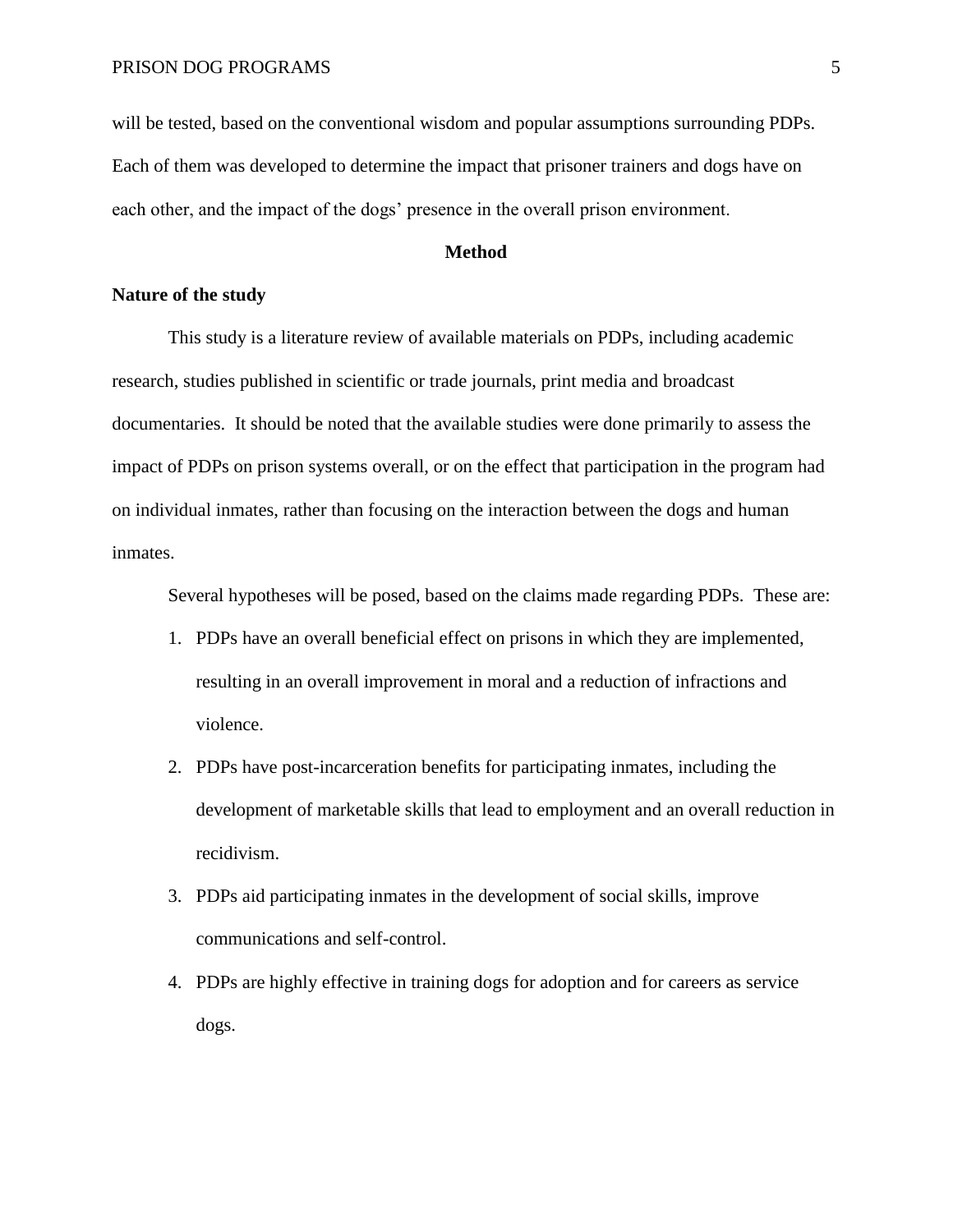The validity of these hypotheses will be tested by determining if the available information supports them. Given the variety of data sources, consideration will be given to both quantitative and qualitative research, as well as supported media accounts.

**Quantitative Studies.** Quantified data will be used whenever possible to determine the above hypotheses. Recognizing that these studies may not have been intended to address these specific issues, and were not intended to be Anthrozoological inquiries, they will be treated as secondary research.

**Qualitative studies**. These studies will be evaluated in terms of how they tend to support, disprove or are inconclusive regarding the four hypotheses developed for this paper. Weight will be given to each study in terms of the sample size and an evaluation of whether the evidence cited adequately supports the conclusions drawn by the authors.

## **Secondary sources.**

Given the amount of media attention paid to PDPs and the impact that this material has had on the spread of these programs and the expected results from them, it is reasonable to examine this material in context with the above mentioned formal studies. This review will maintain a healthy skepticism about the media accounts, considering that they are made with no rigor or presumption of impartiality. However, there is potential value in their use to illustrate assumptions and expectations, and in providing anecdotal evidence concerning PDP's effectiveness.

#### **Results**

As stated above, the above hypotheses were evaluated by means of reviewing the available literature. The results these reviews are as follows: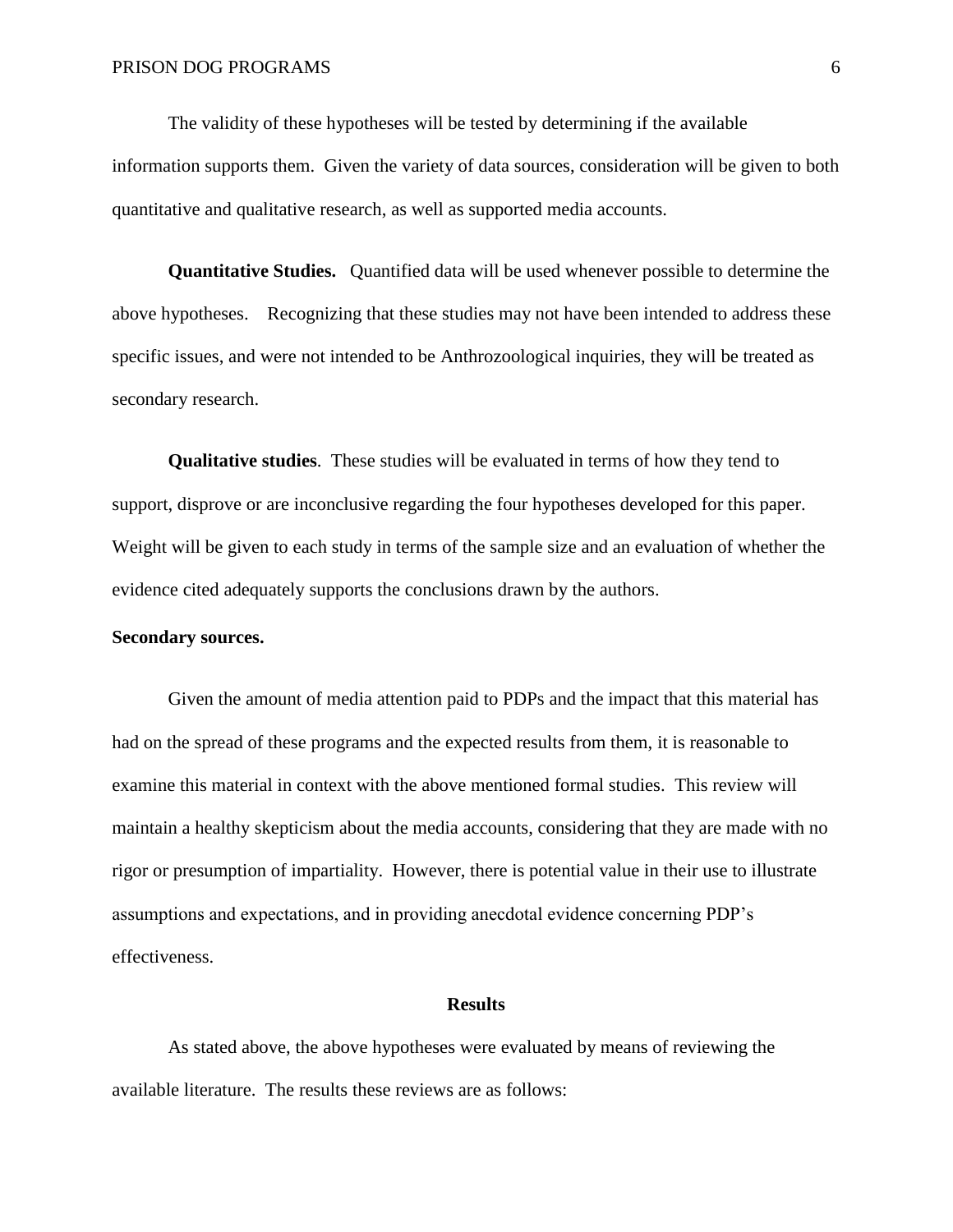# **Outcome 1**

The hypothesis that PDPs have an overall beneficial effect on prison environments, resulting in improved prisoner moral and a reduction of violence, is supported by anecdotal accounts. Surveys of prison staff in institutions with PDPs have reported that the overall prison environment becomes more positive, stress levels are reduced (Davis, 2011) and that moral generally improves (Cooke and Farrington, 2014). In their 2005 study, Britton and Button discussed the positive reception of dogs among both prisoners and staff, to the point that there was some concern that prisoners not involved in the program would become overly protective of the dogs and interfere if handlers were observed correcting dog's behavior. This theme of improved moral among inmates and staff is continued in trade journals (Harkrader, Burke and Owen, 2004; Turner, 2007) and print media (Barron, 2015).

However, these impressions are primarily based on anecdotes and open-ended interviews with persons actively involved in the PDPs. In a 2016 quantitative review of disciplinary problems, there was no difference found between prisons that have PDPs and those without (Brown, Frissora, Wardle and Onwudiwe, 2015). In their 2007 study of human-dog interaction in the Virginia prison system, Fournier, Geller and Voorhies were unable to draw any substantive conclusions of what affect the dogs were having on the general prison population. It should be noted that the use of secondary research has severe limitations. The data collection was subject to varying degrees of rigor, and the definitions, such as "disciplinary issues" is not standardized or guaranteed to accurately reflect the overall environment in a particular section of a prison.

# **Outcome 2**

The hypothesis regarding the post-incarceration benefits of PDP's is cited as a positive feature in several publications. There are repeated mentions of former felons finding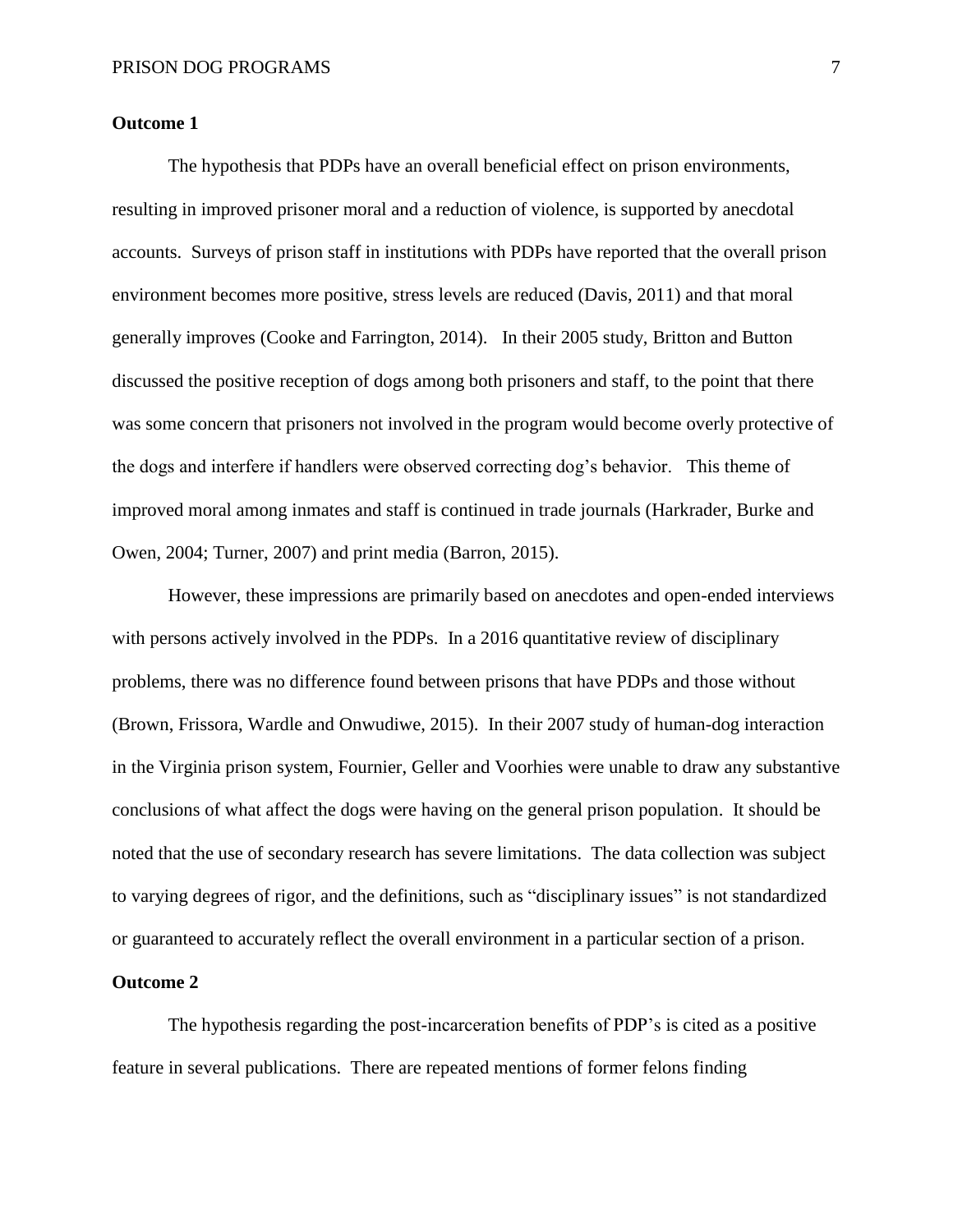employment in dog-related commercial activities, and a number of citations of reduced rates of recidivism for inmates participating in the PDPs.

The employment stories are largely anecdotal, in which authors cite some examples of an individual felon finding such employment (Harkrader, Burke and Owen, 2004, Schniper 2010). A number of other sources cite PDPs as being an effective vocational program in which felons receive training as dog handlers, trainers or kennel technicians, all of which have the potential to create post incarceration opportunities for employment (Furst, 2006). However, as Furst points out, these studies do not provide follow-on investigation of released inmates to determine whether they pursued of obtained employment in these fields. It should be noted that very few of the PDPs provide participants with opportunities to earn the professional certifications that are needed for successful employment in as dog handlers or trainers (Larkin, 2017). However, those programs that do include formal education in field such as Animal Laboratory Technician, and actively assist participating inmates in job searches, have a higher rate of job placement (Wheaton, 2013). The Prison Pet Partnership program in the Washington State Correctional Facility for Women, the program originally started by Sister Pauline Quinn, uses industry-related vocational training standards for inmate participants and states that 100 percent of participating inmates are employed following release (Quinn, n/d)

Formal studies in this area generally do not support the anecdotal reports of employment. A 2016 study of the PDPs in the Florida Prison system indicates that participation in these programs had little effect on post-incarceration employment (Hill, 2016), and there is little quantitative data available to support the argument that PDPs aid participants in finding postincarceration employment. States generally do not track employment information for former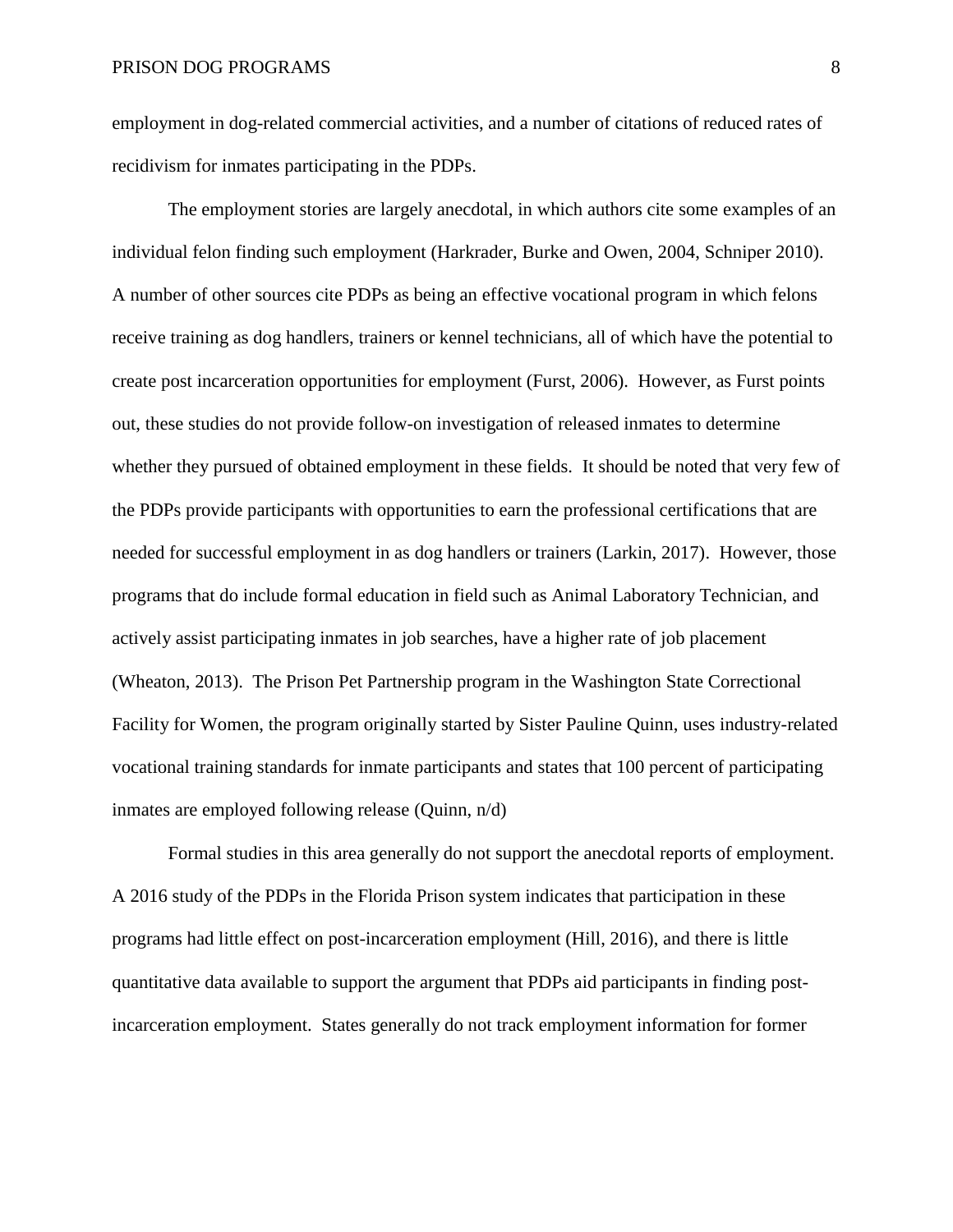felons for more than a few months post-release, nor are there statistics available on employment related to any vocational programs in which individual felons participated (Hill, 2016).

The issue of recidivism by inmates participating in PDPs is another topic that is widely advertised as a continuing benefit. The conventional wisdom is that the prisoners who engage in dog training are less likely to re-offend after release. This has proven difficult to quantify for several reasons. First, in most cases the inmate participants are undergo careful screening before selection. Violent offenders, prisoners with adverse disciplinary records, and other risk factors are considered in accepting inmates into the programs (Furst, 2006; Larkin, 2007) if for no other reason than to ensure the safety of the animals and volunteer trainers. It can be argued that the factors used in selecting prisoners are also indicators of the risk that an individual will re-offend once released. Secondly, there is no clear definition of recidivism used by researchers. The term has been defined in several studies as meaning post-incarceration arrest, arrest for a major offense, conviction and imprisonment. In addition, there are serious obstacles in tracking recidivism rates at all, simply due to state and local variances in policies, police enforcement, conviction standards, sentencing guidelines and other related factors (Brown, Frissora, Wardle and Onwudiwe, 2015). Lastly, most studies have a very small size, and often suffer from the lack of a suitable control group.

The evidence for a reduced recidivism rate is primarily in the form of testimonials. For example, Strimple (2003) cites one prison superintendent as stating: "Since our dog training program started in 1997, we've had 68 inmates released who were involved in the program and not one has reoffended and returned to prison." This is a clear theme that is also supported in by Sister Quinn's web site, however these individual accounts are not directly supported by data. In spite of the noted flaws with formal investigation of this issue, the available studies ( Hill, 2016),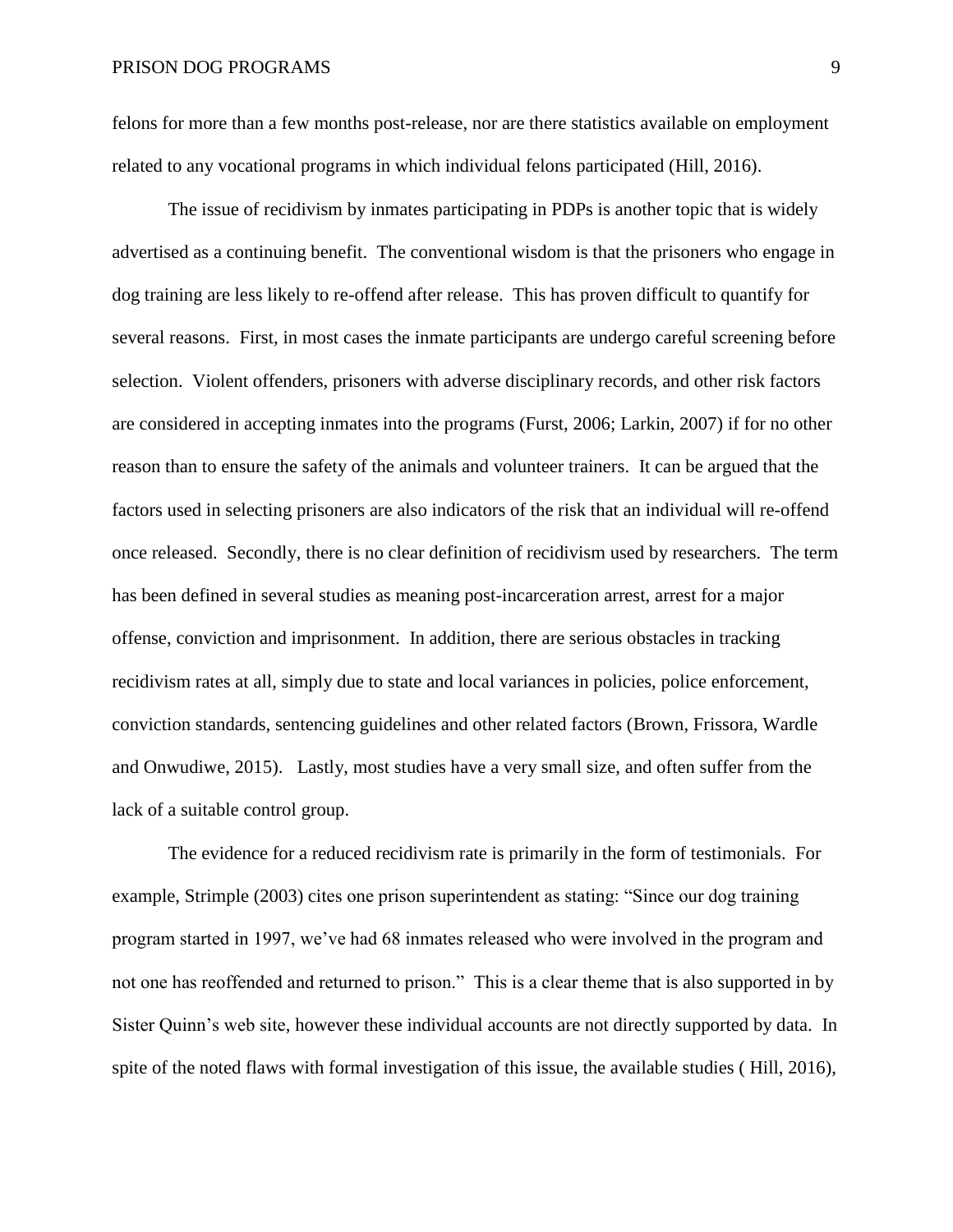do support this anecdotal evidence that participation in a PGP does reduce the incidence of postincarceration re-arrest and conviction.

### **Outcome 3**

The purported changes in the social skills and outlook of PDP participants is touted as a major benefit of these programs. A number of studies have investigated this claim using various methodologies, including interviews with prisoners and staff, examination of prison discipline records for participants, observation of human-animal interaction in PDPs, blood pressure monitoring of participating prisoners and standardized pre- and post-testing.

The results of these studies vary, in some ways due to differences in methodologies and data sets being examined, for example, examinations into prison misconduct by Hill (2016) and Fournier, Geller and Voorhies (2007) indicated widely different results. As pointed out by Wheaton (2013), the studies of the effects on prisoners are generally flawed, and suffer from such factors as small sample sizes, lack of control groups, selection bias for program participants, differences in methodologies among studies, and a lack of pre- and post-testing in most cases.

However, even in light of flaws in PDP studies, the preponderance of results indicates a clear and consistent theme that prisoners taking part in these studies display improvements in social skills, communications skills, self-control and empathy towards others (Britton and Button, 2005; Currie, 2008; Deaton, 2005; Furst, 2006; Harkrader, Burke and Owen, 2004; Richardson-Taylor and Blanchette, 2001; Strimple, 2003; Turner, 2007). The clear trend of study results, in spite of weaknesses of individual studies and variances in methodologies, is clear evidence that prisoners are directly benefitting from direct interaction with the non-human animals in these programs.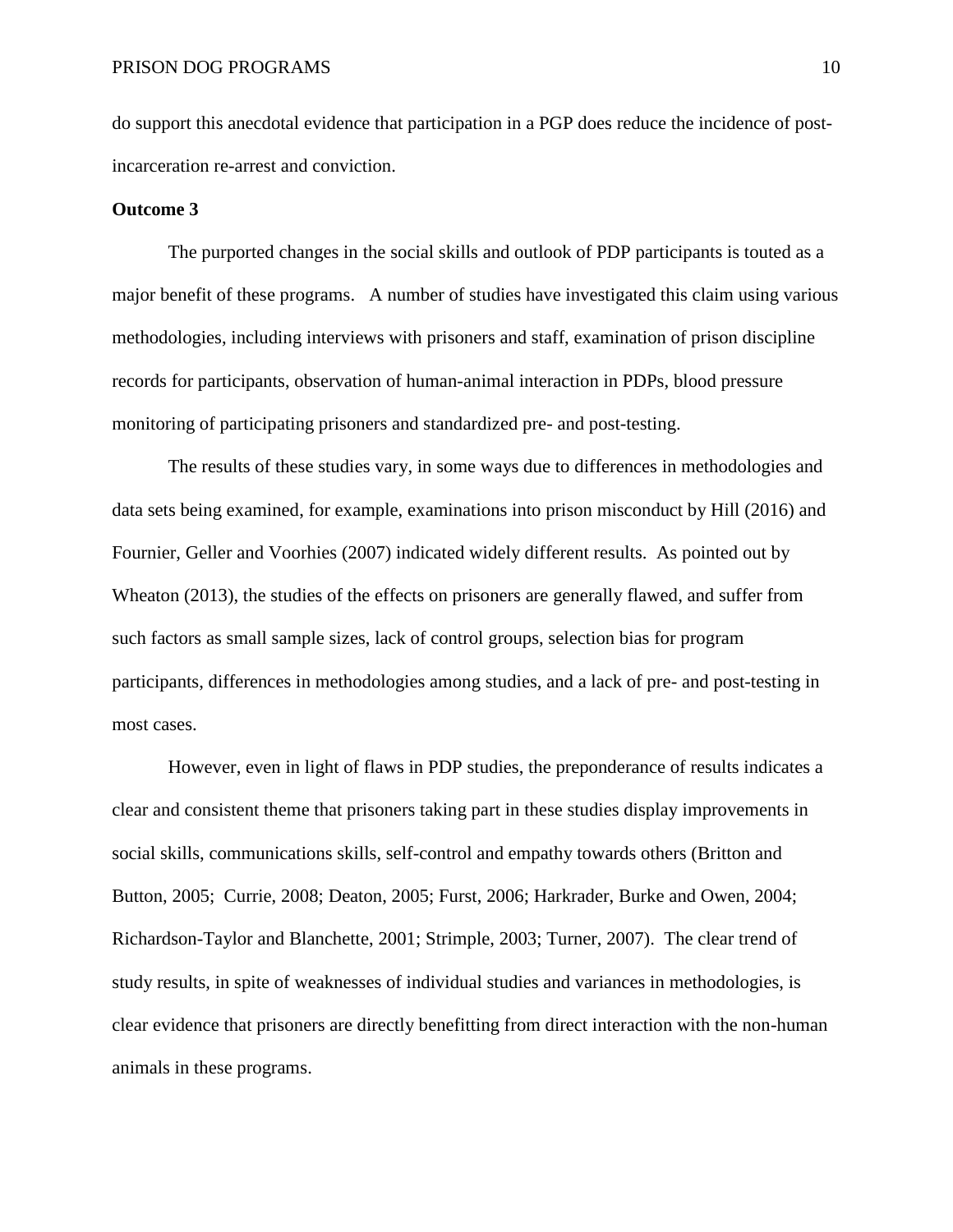# **Outcome 4**

The quality of dog training in PDPs is documented to varying degrees by the organizations that receive the dogs following "graduation". The National Education for Assistance Dog Services (NEADS) reports that they receive 90 to 95 percent of their dogs from 7 correctional facilities. NEADS advises that their Prison PUP Partnership program provides faster and more consistent training for service dogs than conventional volunteers ("Prison PUP Partnership", n/d). The Puppies Behind Bars program in New York reports that 87 percent of puppies raised by inmates are accepted for advanced service dog training, as opposed to a 50 percent acceptance rate for puppies raised by civilian volunteers (Harkrader, Burke and Owen, 2014).

The success rate of PDPs in training and socializing dogs for adoption is less well documented. Studies conducted by Mulcahey and McLaughlin (2013) and Britton and Button (2005) made particular note that PDPs did not collect data on successfully adopted dogs once they are released to shelters, and the receiving organizations generally did not specifically identify prison dogs in adoption statistics. One quantitative study of a PGP at a Canadian Women's correctional facility did follow up on dogs after release for adoption, and reported that of 17 dogs released for adoption at the time of the study, 14 were successfully placed and three were euthanized (Richardson-Taylor and Blanchette, 2001). One additional benefit of prisontrained dogs is financial: The cost of inmate trainers is a small fraction of the salaries of professional dog trainers, who would be spending less time with each individual dog (Massachusetts Department of Correction, 2012).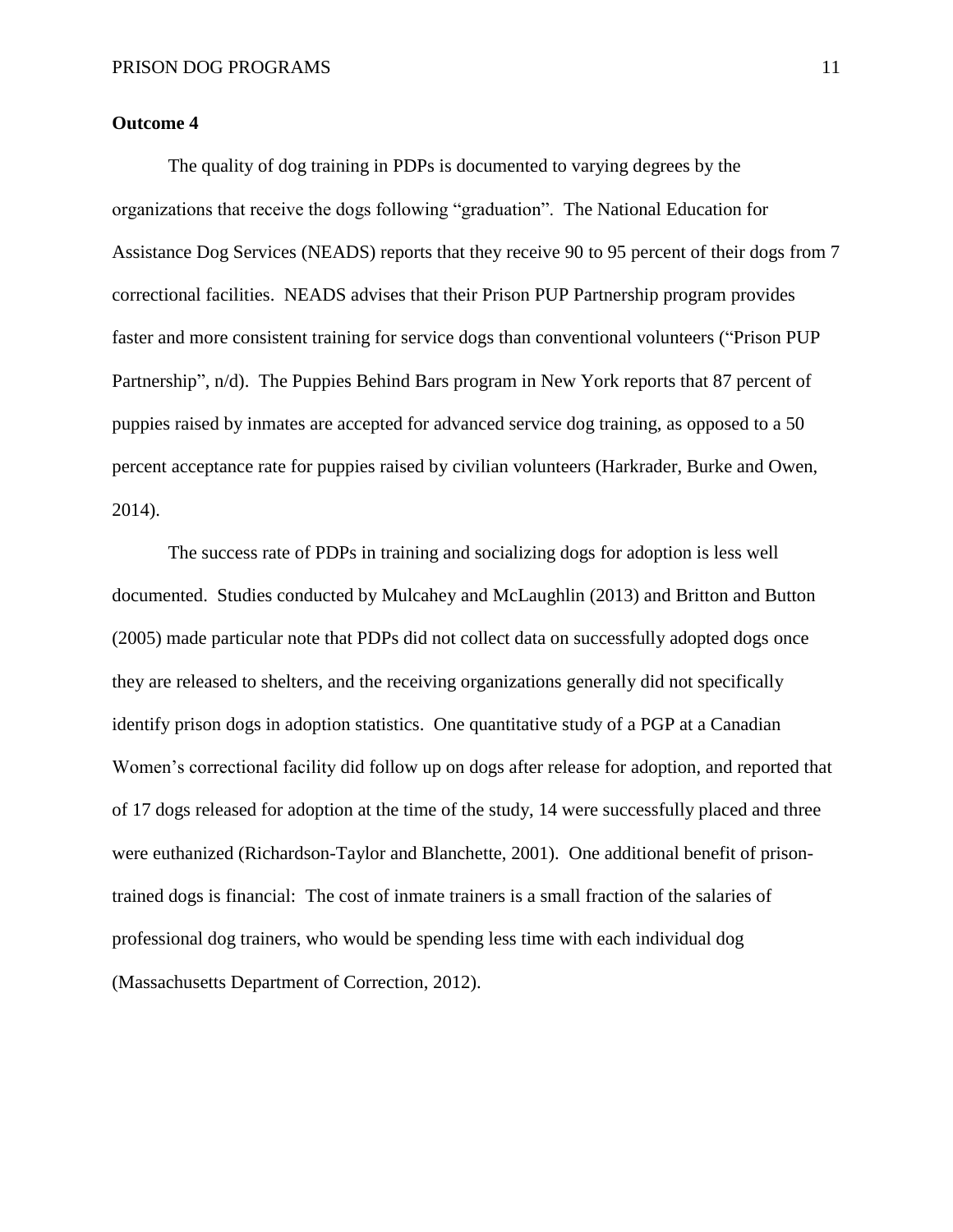## **Discussion**

The review of current literature has shown that the dog training programs have clear benefits of involved prisoners in two related areas: the improvement in self-image and interpersonal skills, and the reduction in rates of recidivism. The evidence also indicates that the prison dog programs are highly effective in training and socializing dogs for adoption or for careers as service dogs. This third finding is also potentially related to the success in the psychosocial benefits to prisoners, as discussed below.

It was observed in several studies that the PDPs differ from many prison programs in one critical respect: Their primary purpose is not to be therapeutic to the prisoners, but to provide a service to the community outside the prison walls. This is a key distinction, as it indicates that any benefits to the prisoner participants are self-generated, not the result of any instruction or therapy programs. The most significant impacts are in prisoners' self-images, social identity and social skills. These things cannot be taught; individuals must incorporate these qualities through interactions with others.

# **Problems and Barriers**

Assessing the effectiveness and possible benefits of the prison dog programs is severely hampered by several factors.

**Study Flaws**. As noted in recent comprehensive literature reviews (Larkin 2017; Massachusetts Department of Correction, 2012; Wheaton, 2013), there are recurring flaws in the research conducted to date. First, much of the data is in the form of anecdotal accounts, or qualitative studies based on open-ended questionnaires. In addition, some of the quantitative studies consist of secondary research using data previously collected by state agencies for other purposes, which limits the utility of the data and calls into question the rigor with which the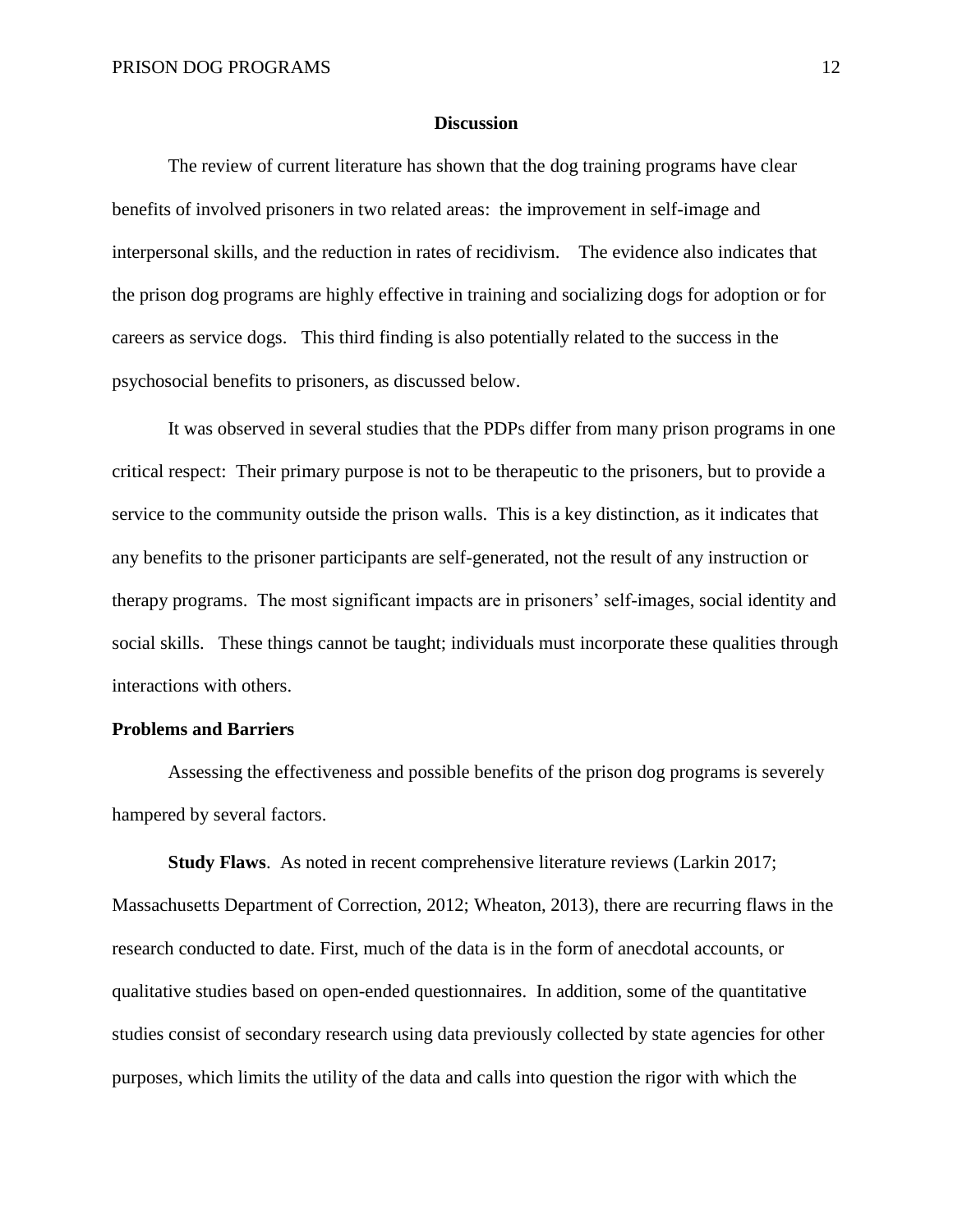information was collected and compiled. In almost all cases, there was no normalization of data; for example, in various studies, recidivism was defined as arrest, conviction or re-incarceration. Several studies also suffer from extremely small test populations, flawed methodology and lack of control groups. Many studies involved only one program in one corrections facility, which casts doubt on any generalized conclusions (Cooke and Farrington, 2016). In most cases there are issues with the selection process for program particpants. The prisoners taking part in these programs are volunteers, and selected based on their criminal and prison records. Felons with histories of violence or abuse of minors and family members are generally screened out, and participants who indicate a favorable view of animals are favored. This selection process has the potential to skew results by involving only high-performing study participants. In addition, the use of volunteers instead of a more randomized selection of participants creates a potential for motivated thinking on the part of program participants as well as the prison staff members who select and observe these individuals.

**Perspective issues.** In addition to the flaws in study designs and implementation, there is one continuing issue that presents itself from an Anthrozoological perspective. A review of the literature reveals a clear theme in which the presence of the dogs is treated simply as a study variable, without real consideration as to the nature of the relationship between the prisoner subjects and the dog subjects (Strimple, 2003). Little actual attention is paid to whether the prisoners are paired with puppies that are bred, temperament tested and selected as service dogs, dogs that are selected from high-kill animal shelters, dogs from shelters with behavioral or temperament issues, or dogs that are purposely selected from shelters as promising candidates to become service animals. The relationship between a trainer and dog in a vocationally-oriented program to train service dogs would be substantially different than that of a trainer engaged in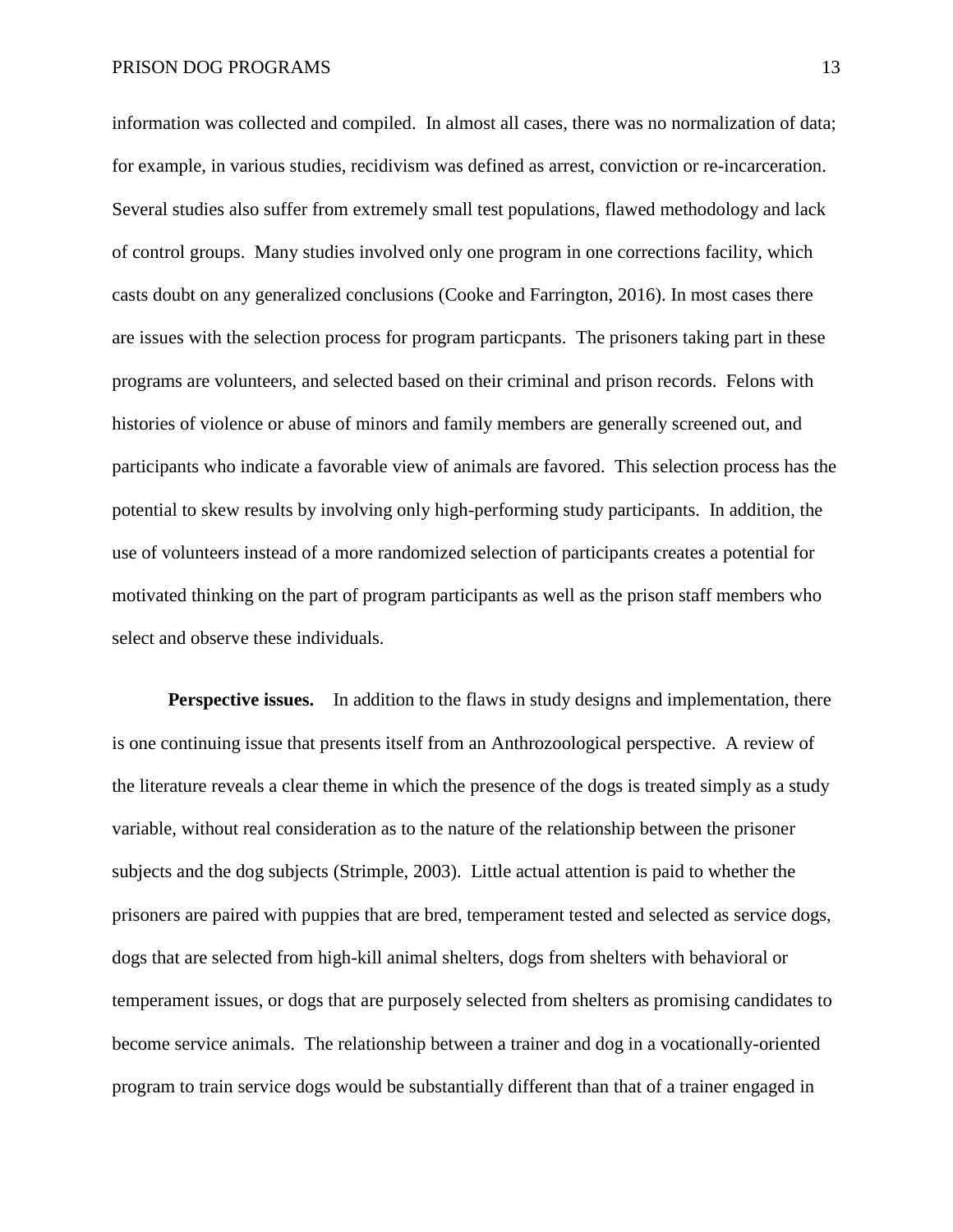rehabilitating a dog from a shelter environment. Factors such as the dog's living arrangements, length of stay in prisons, training methods and other factors that would weigh into the daily interactions between prisoners and dogs are also given very little consideration as study factors.

**Programmatic Differences.** Not surprisingly, since the studies done to date have been from the perspective of criminology, psychology and sociology, the focus has been on the PDPs impact on human participants. However, each program is essentially "home-grown" in cooperation with a local animal welfare organization and they vary widely in terms of implementation, policies and training methods (Mulcahy and McLaughlin, 2013).Since the stated objectives of PDPs is to aid external communities by means of training dogs for placement or as service animals, this is a clear shortcoming. PDPs vary widely in terms of implementation; for example, the NEADS program is unique in that it incorporates weekend "furloughs" for the puppies being trained as service dogs, in which the puppies are placed with volunteer families in order acclimate the puppies to life outside of a prison setting.

# **Study Findings**

A review of the literature on PDPs shows a clear and consistent theme that the prisoner participants undergo changes in their emotional and social state through involvement in these programs. These changes are described as increased self-control, improved self-image, sense of responsibility, improved communications skills, increased empathy, improved social skills and other such sociological or psychological constructs. There are several theories as to the reason for these changes.

**Attachment theory.** In her 2015 dissertation, Sue Weaver cites many studies that found a linkage between criminal behavior and the lack of a secure attachment to family and friends during childhood. The absence of a strong, secure attachment results in poor social development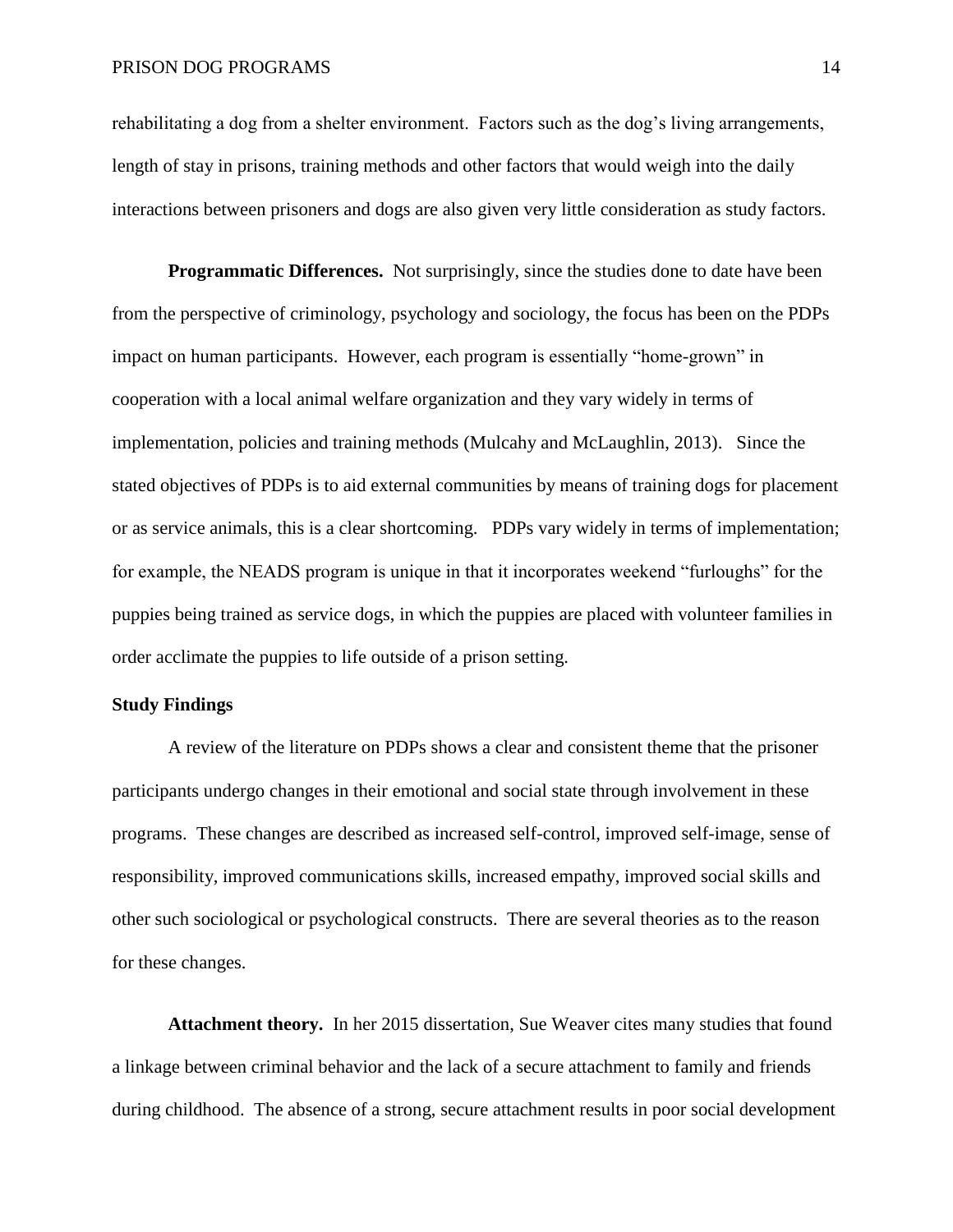skills, lack of empathy and the development of a social conscience. Her research supported the theory that a lack of a secure attachment to others is a risk factor in creating social bonds and acceptance of social norms.

Weaver provides multiple references indicating that "Human-Animal Interaction" provides the prerequisites for forming strong interpersonal attachments, which is lacking among the majority of incarcerated felons. The controlled environment of a prison, and structured approach to the PDPs provides and environment in which damaged attachment bonds can be repaired. In addition, the necessity of learning to communicate with a dog has the effect of teaching felons to develop the interpersonal communications skills that are an essential building block of social interaction. These skills are also learned as the inmate participants must learn to positively interact and cooperate with each other in order to succeed as individuals and as a program. As Weaver states in her conclusion "Dogs can serve as surrogate attachment figures as the inmate learns to trust, bond, receive, and give unconditional love. Over time, these attachment bonds extended to fellow inmate trainers and to the New Leash on Life staff, laying the foundation upon which social skills were built."

**Symbolic Communication.** Gennifer Furst (2007) explores the possibility that inmates assign the animals with which they are working a human-like identity, and the relationship with this quasi-person provides a mechanism by which the inmates modify their own self-image and social identity. She builds from Maruna's concept of criminal desistance, in which prisoners who engage in a "recovery story" come to see themselves as different persons.

Furst's concept is that inmates see themselves in the role of criminal, and the related role of convict, and establish their self-identity based on that role. This self-image is reinforced during daily contact with other prisoners and staff, who view them in that context. This sense of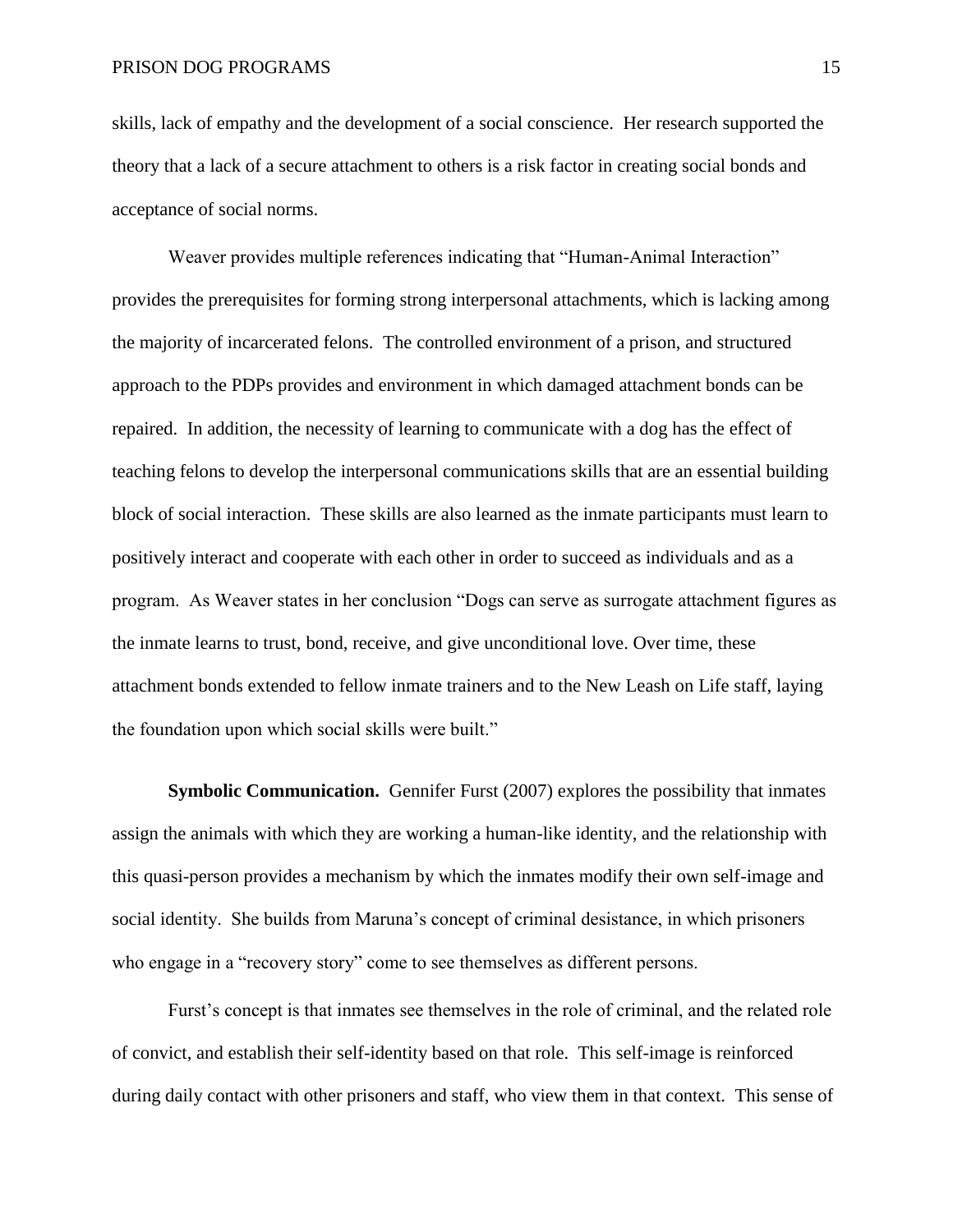self-identity is so strong that the prisoners feel that they have no choice but to engage in antisocial behavior, and that desisting from criminal activity requires a "fundamental and intentional shift in a person's sense of self" (Furst, 2007). Furst argues that the engagement in an altruistic activity with the dog as a quasi-human partner provides a mechanism for bringing about that shift.

Furst cites examples of prisoners learning to control their own emotions and behavior in order to successfully interact with the dogs. The prisoners learned to control their impulses and think about the reasons for their dog's behavior and actions. The prisoners described the dogs as providing emotional support, and received positive feedback in the form of the skills learned by the dogs as well as unconditional affection. The result is that the both the dogs and human trainers underwent socialization as part of the PDP. The trainers also saw themselves as working for an altruistic goal, without tangible reward, which contributed to their self-identities.

Most importantly, the participating prisoners reported that their social roles changed with regard to other prisoners and staff. Participants increased their interactions with each other, and gained a self-identity as trainers. As other prisoners and staff observed them interacting with the dogs, their perceptions of the participants changed – which was reflected in their interactions and feedback to the participants. In short, not only did the prisoners come to have a changed selfimage, their social identities changed as well.

**Socialization.** Fournier (20016) describes the process of "prisonization" in which incarcerated men and women take on social identities and cultural mores as an effect of being incarcerated. This is expressed as exaggerated behaviors of dominance, violence and competition, while suppressing healthy emotional expression, which Fournier describes in male prisons as a "toxic masculinity". This prisonization phenomenon is enhanced by the fact that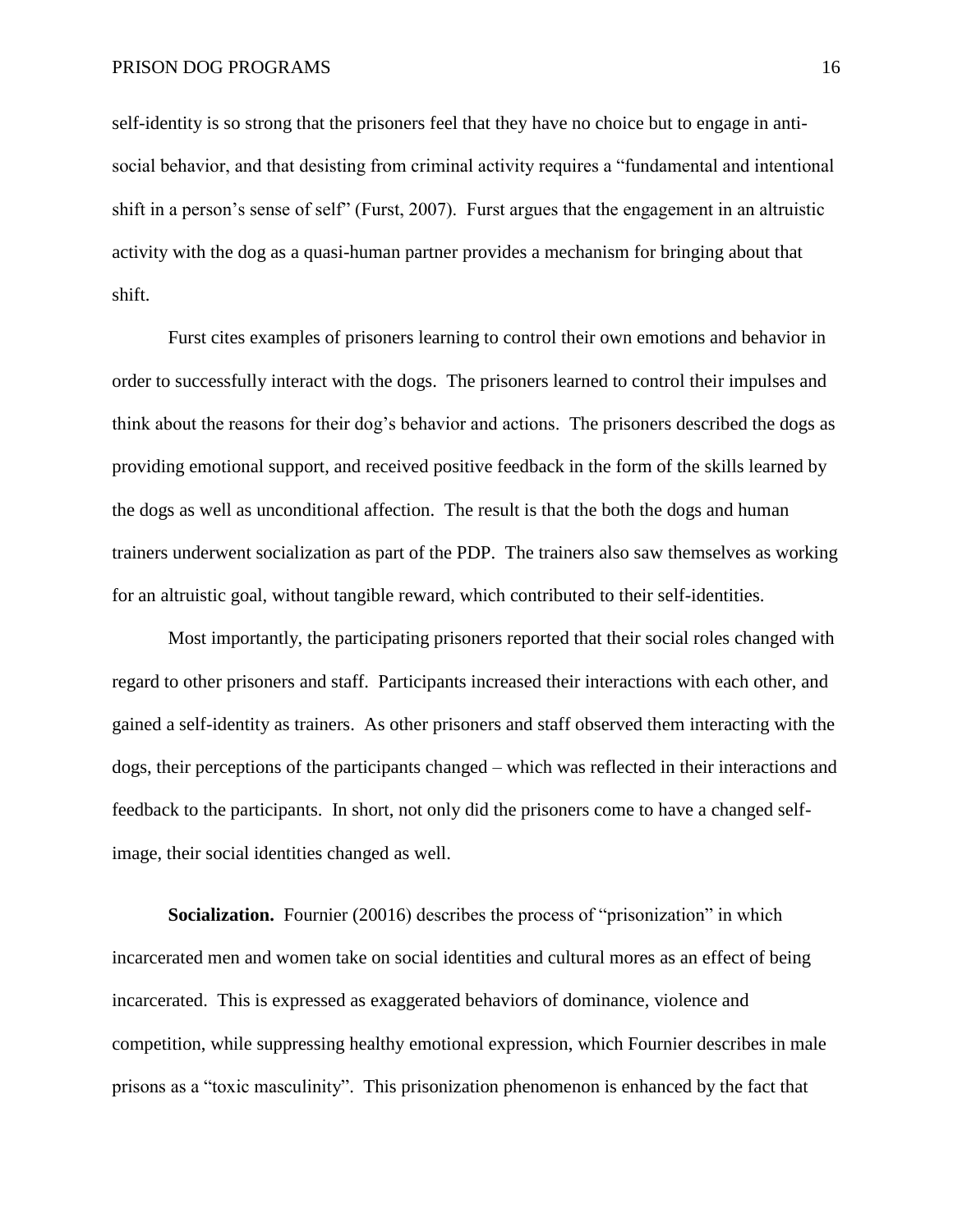incarceration effectively severs any personal relationships and support mechanisms that felons had in the outside world. This social identity becomes so ingrained that it continues following release, and contributes to the high rate of recidivism.

 Fournier reports that participating inmates felt a connection with shelter dogs, which had been "locked up" and often came from abusive backgrounds. The inmate participants were able to express emotions with the dogs, an outlet that had previously been denied to them. They also had to work cooperatively with each other and with prison staff, rather than conforming to the "us versus them" prison mores. Fournier found that the PDPs served to break the cycle of prisonization, by providing prisoners with a quasi-familial relationship with the dogs, and by changing their roles and interactions with each other and with staff personnel.

**Success creates success.** It was noted that the studies that cited psychosocial benefits of PDPs uniformly failed to account for the affect that success would have on participating inmates. The studies did not allow for the changes in self-image that would result from participants receiving a recognized industry or academic certification, having their dogs pass a Canine Good Citizen (CGC) test, having their dog complete service dog training or be accepted into a service dog program, or simply seeing their dog adopted by a family. Success breeds success and increases self-confidence; prisoners that can point to concrete evidence that they have learned new skills and achieved positive results will be changed somewhat in the ways they see themselves and in their value system.

# **Conclusion and Recommendations**

While the beneficial effects that PDPs have on the overall environment of a correctional facility is unproven, and there is insufficient evidence to conclude that they affect postincarceration employment of prisoner trainers; there is clear and consistent evidence that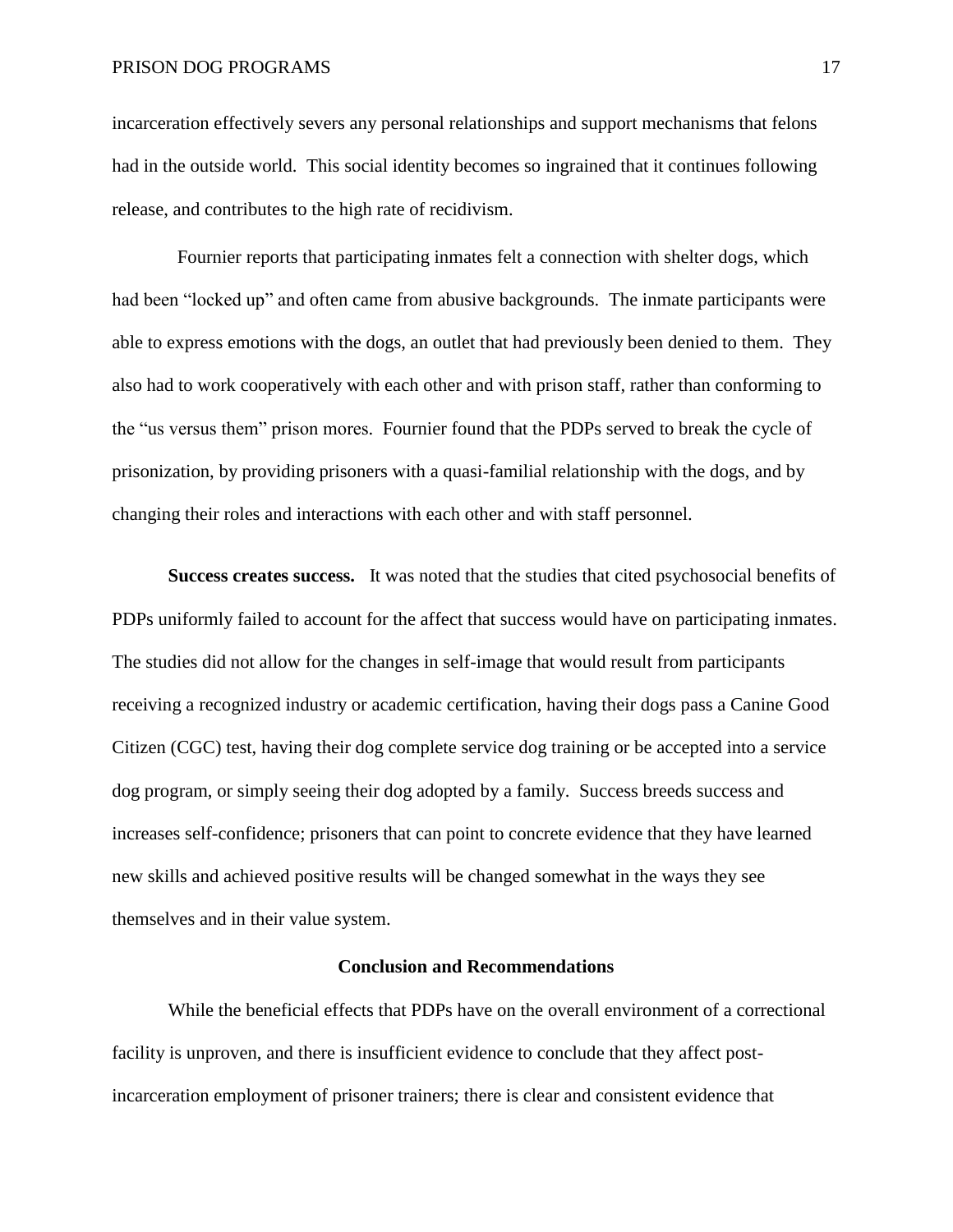### PRISON DOG PROGRAMS 18

participation in these programs does have positive effects on inmates in the form of improved communications, emotional expression and social skills, and improves their abilities to feel and express of empathy, self-control and personal responsibility This, in turn, results in participants having appreciably reduced risks of re-offending and re-imprisonment. Further, there are strong indications that PDPs are very effective in training and socializing service animals.

Over the past two decades, the United States has changed its philosophy regarding imprisonment of convicted criminals for having an emphasis on reform and rehabilitation to one of punishing offenders and protecting the public from the criminal element (Fournier, Geller and Voorhies, 2007; Larkin, 2017). Indeed, the current methods and legal practices at the state and federal level, such as determinate sentencing, could bring into question whether we can accurately continue to label prisons as "correctional facilities". Not coincidentally, the number of incarcerated persons has increased almost exponentially, as have the rates of recidivism for released and paroled prisoners (Wheaton, 2013).

If the goal of our prison system is, in fact, to turn convicted felons from their past behavior and help them become law-abiding citizens, then our prison system should attempt to help prisoners in changing their mindsets and self-images from that of criminals, and creating an environment in which they can succeed in normalizing their behavior. In the case of PDPs, if their role is to train service dogs or rehabilitate and place shelter dogs into adoptive homes, then these programs should attempt to use the most effective methods of training and socializing dogs.

A future study should be performed in which selected participants are administered standardized psychological battery tests before and after participation in a PDP, across multiple correctional facilities and programs. The pre- and post-participation results will help identify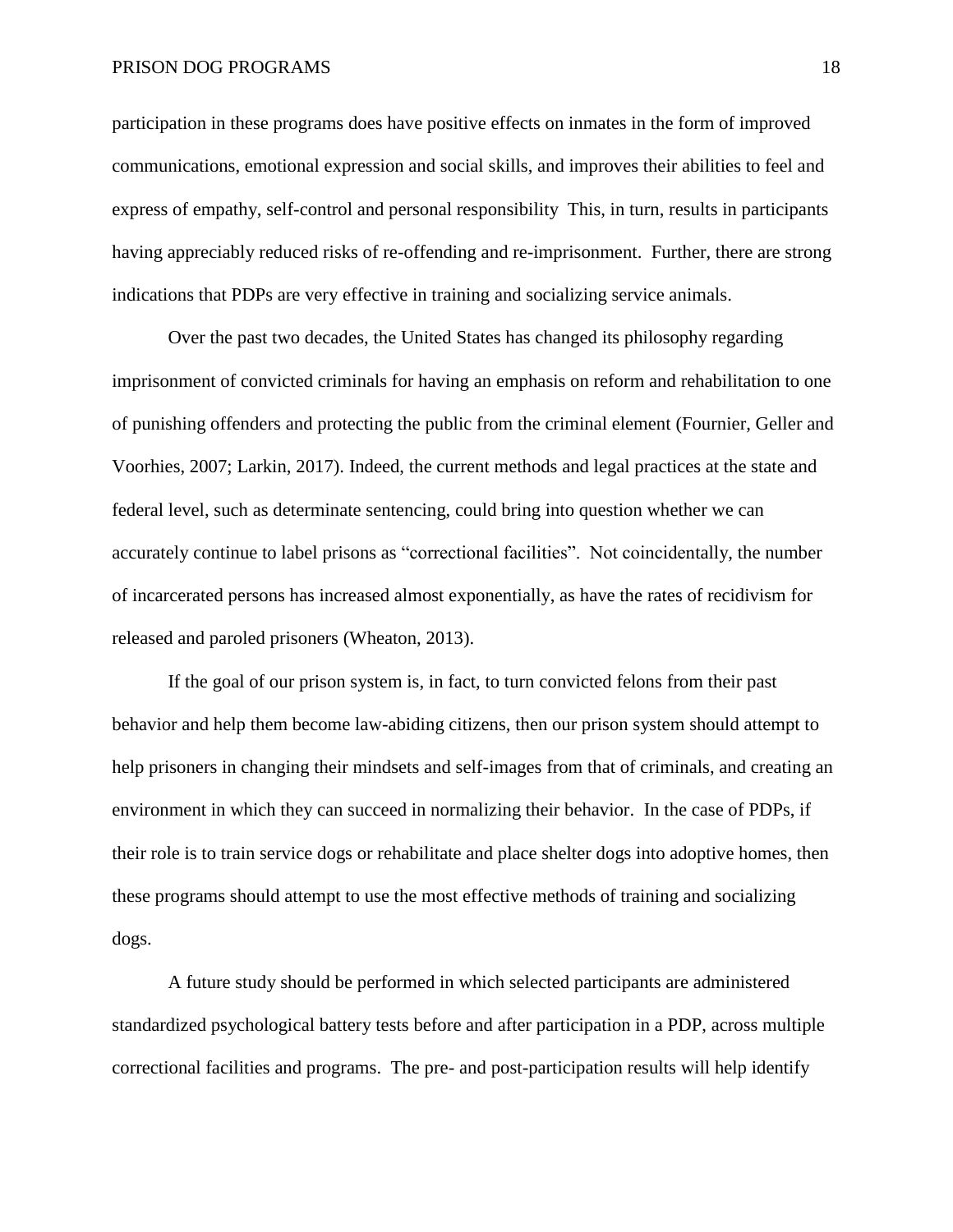## PRISON DOG PROGRAMS 19

.

which programs are more successful in assisting prisoner trainers in improving their self-image, social skills and social identities, while helping to overcome the inherent lack of randomized participants or control groups. Based on available research, the self-taught changes in self-image and social skills will result in further reducing the recidivism rate for inmate participants.

The study should also incorporate measures of how effective each program is in training dogs. This could be done by tracking raw numbers of dogs that are successfully trained as service animals, puppies that are accepted into service dog advanced training, or by having the animal welfare groups administer standardized behavioral and training evaluations such as the American Society for the Prevention of Cruelty to Animals' Safety Assessment for Evaluating Rehoming methodology and the American Kennel Club's CGC evaluations. The results will enable the development of a recommended implementation and best practices document.

Lastly, based on the documented success of the Prison PUP Partnership (Quinn, n/d; Prison PUP Partnership, n/d), it is recommended that PDPs incorporate a means of enabling participants to earn educational credits and professional technical certifications in animal related fields, and provide assistance in locating post-released employment.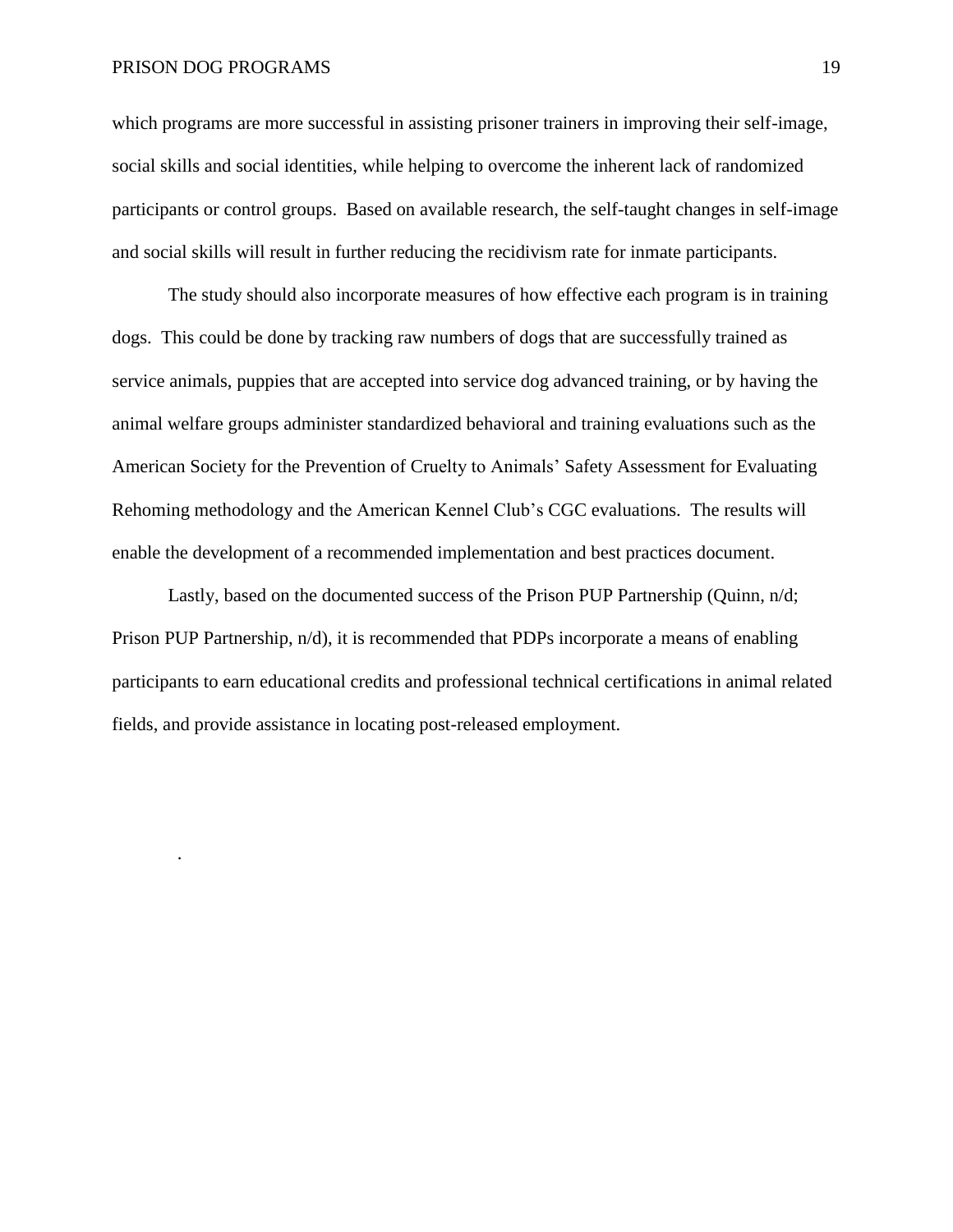## References

- Barron, J. (2015), Prison Partners with Dog Shelter, *Lancaster Eagle – Gazette*, 2016, February 4, retrieved from https://search.proquest.com/docview/1651187960
- Britton, D.M., Button, A, (2005), Prison Pups: Assessing the Effects of Dog Training Programs in Correctional Facilities, *Journal of Family Social Work*, 9 (4), 2005, 79-95, doi:10.1300/J039v09n04\_06
- Brown, A., Frissora, G. G., Wardle, R. E., Onwudiwe, C. C., (2015), Rehabilitation in Prison: An Examination of Prison Animal Programs*, Criminal Justice Praxis*, Winter 2015, 17- 32, retrieved from https://www.researchgate.net/publication/298101997\_Rehabilitation\_in\_Prison\_An\_Exa
- Cooke, B. J., Farrington, D. P. (2014), Perceived effects of dog-training programmes in correctional settings, *Journal of Forensic Practice*, 16 (3), 171-183, DOI 10.1108/JFP-08-2013-0041

mination of Prison Animal Programs

- Cooke, B. J., Farrington, D. P., (2016) The Effectiveness of Dog-Training Programs in Prison: A Systematic Review and Meta-Analysis of the Literature, *The Prison Journal*, 96 (6), 854-876, DOI: 10.1177/0032885516671919
- Currie, N. S., (2008), A Case Study of Incarcerated Males Participating in a Canine Training Program (Doctoral Dissertation, Kansas State Univerity, retrieved from [http://citeseerx.ist.psu.edu/viewdoc/download?doi=10.1.1.1032.7654&rep=rep1&type=p](http://citeseerx.ist.psu.edu/viewdoc/download?doi=10.1.1.1032.7654&rep=rep1&type=pdf) [df](http://citeseerx.ist.psu.edu/viewdoc/download?doi=10.1.1.1032.7654&rep=rep1&type=pdf)
- Davis, L, (2011), Q&A With The Inmate Trainers Of Freedom Trails, Bark, January 2011, retrieved from<https://thebark.com/content/qa-inmate-trainers-freedom-tails>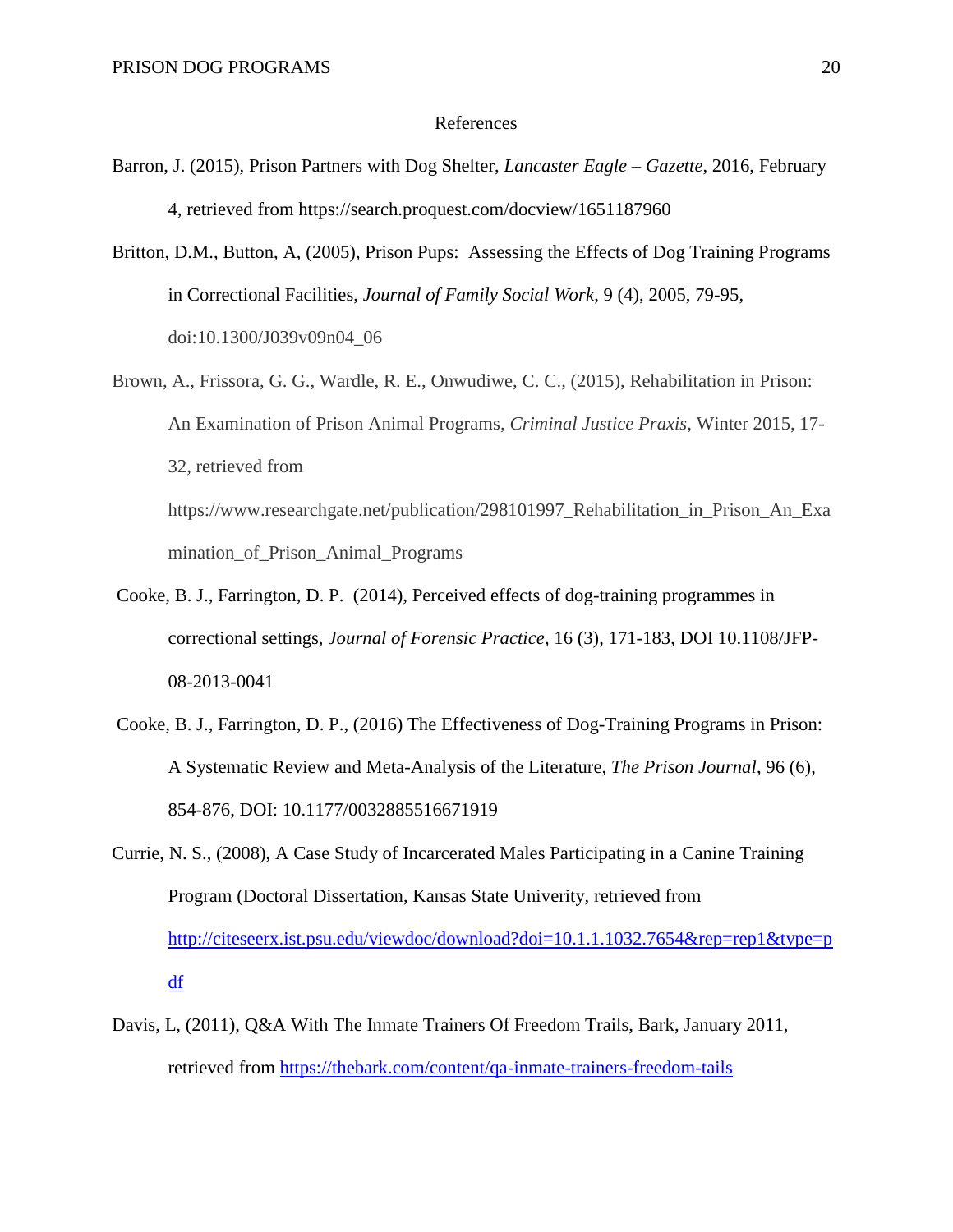- Deaton, C. (2005), Humanizing Prisons with Animals: A Closer Look at "Cell Dogs" and Horse Programs in Correctional Institutions, *The Journal of Correctional Education*, retrieved from<http://www.jstor.org/stable/2328783>
- Fournier, A. K. (2016), Pen Pals: An Examination of Human-Animal Interaction as an Outlet for Healthy Masculinity in Prison. In C. Blazina & L. Kogan (Eds), *Men and Their Dogs: A New Understanding of Man's Best Friend*, AG Switzerland: Springer.
- Fournier, A.K, Geller, S., Van Voorhees, E. E., (2007) Human-Animal Interaction in a Prison Setting: Impact of Criminal Behavior, Treatment Progress, and Social Skills, Behavior and Social Issues, 16, 89-105, DOI: 10.5210/bsi.v16i1.385
- Furst, G. (2006), Prison-Based Animal Programs: A National Survey, *The Prison Journal*, 86(4),407-431, DOI: 10.1177/0032885506293242
- Furst, G. (2007), Without words to get in the way: Symbolic interaction in prison-based animal programs, *Qualitative Sociology Review*, III (1), 96-109
- Harkrader,T., Burke, T.W., Owen, S.S, (2004), Pound Puppies: The Rehabilitative Use of Dogs in Correctional Facilities, *Corrections Today*, 66 (2), 74-79
- Hill, L. B., (2016), *Becoming the Person Your Dog Thinks You Are: An Assessment of Florida Prison-Based Dog Training Programs on Prison Misconduct, Post-Release Employment and Recidivism* (Doctoral dissertation, Florida State University), retrieved from <http://fsu.digital.flvc.org/islandora/object/fsu%3A360369>
- Larkin, P. J., (2017), Death Row Dogs, Hard Time Prisoners, and Creative Rehabilitation Strategies: Prisoner-Dog Training Programs, Catholic University Law Review, 2017, 66 (3), 543-576, retrieved from

<http://scholarship.law.edu/cgi/viewcontent.cgi?article=3419&context=lawreview>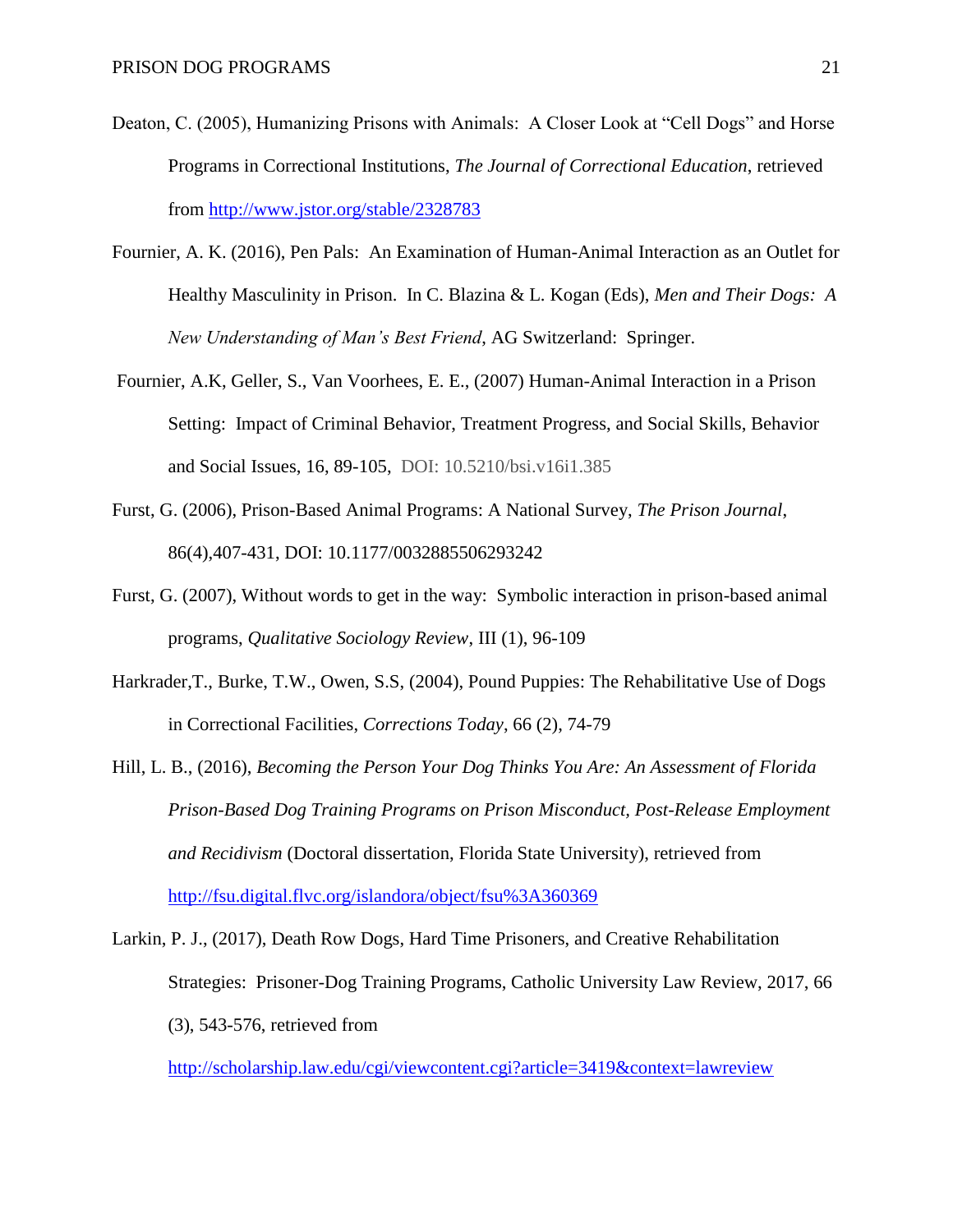- Massachusetts Department of Corrections (2012), Prison Animal Programs: A Brief Review of the Literature, retrieved from [http://www.mass.gov/eopss/docs/doc/research](http://www.mass.gov/eopss/docs/doc/research-reports/prisonanimalprogramsliteraturereviewfinal.pdf)[reports/prisonanimalprogramsliteraturereviewfinal.pdf](http://www.mass.gov/eopss/docs/doc/research-reports/prisonanimalprogramsliteraturereviewfinal.pdf)
- Mulcahy, C., McLaughlin, D., 2013, Is the Tail Wagging the Dog? A Review of the Evidence for Prison Animal Programs, Australian Psychologist, April 2013, doi: 10.1111/ap.12021
- "Prison PUP Partnership" (n/d), NEADS, retrieved from <https://neads.org/training-placement/prison-pup-partnership>

Quinn, P., (n/d) Prison Pet Partnership Program, retrieved from<http://prisonp.tripod.com/>

- Richardson-Taylor, K., Blanchette, K., (2001*), Results of an Evaluation of the Pawsitive Directions Canine Program at NOVA Institute for Women*, Research Branch, Correctional Service for Canada, retrieved from [http://www.csc](http://www.csc-scc.gc.ca/research/092/r108_e.pdf)[scc.gc.ca/research/092/r108\\_e.pdf](http://www.csc-scc.gc.ca/research/092/r108_e.pdf)
- Schniper, M. (2010), Dog-training programs in prisons give inmates second chances, In S. Engdahl (Ed), Prisons, 200-209. Detroit, MI. Greenhaven Press. ISBN: 9780737744606
- Strimple, E. O. (2003), A History of Prison Inmate-Animal Interaction Programs. *The American Behavioral Scientist*, 47 (1), 70-78, DOI: 10.1177/0002764203255212
- Stripling, S., 1998, The Pet Projects of Sister Pauline A Maverick Nun Builds Her Esteem While Aiding Others, *The Seattle Times*, retrieved from

<http://community.seattletimes.nwsource.com/archive/?date=19980322&slug=2740876>

Turner, W. G. (2007), The Experiences of Offenders in a Prison Canine Program, *Federal Probation*, June 2007, 71 (1) 38-43